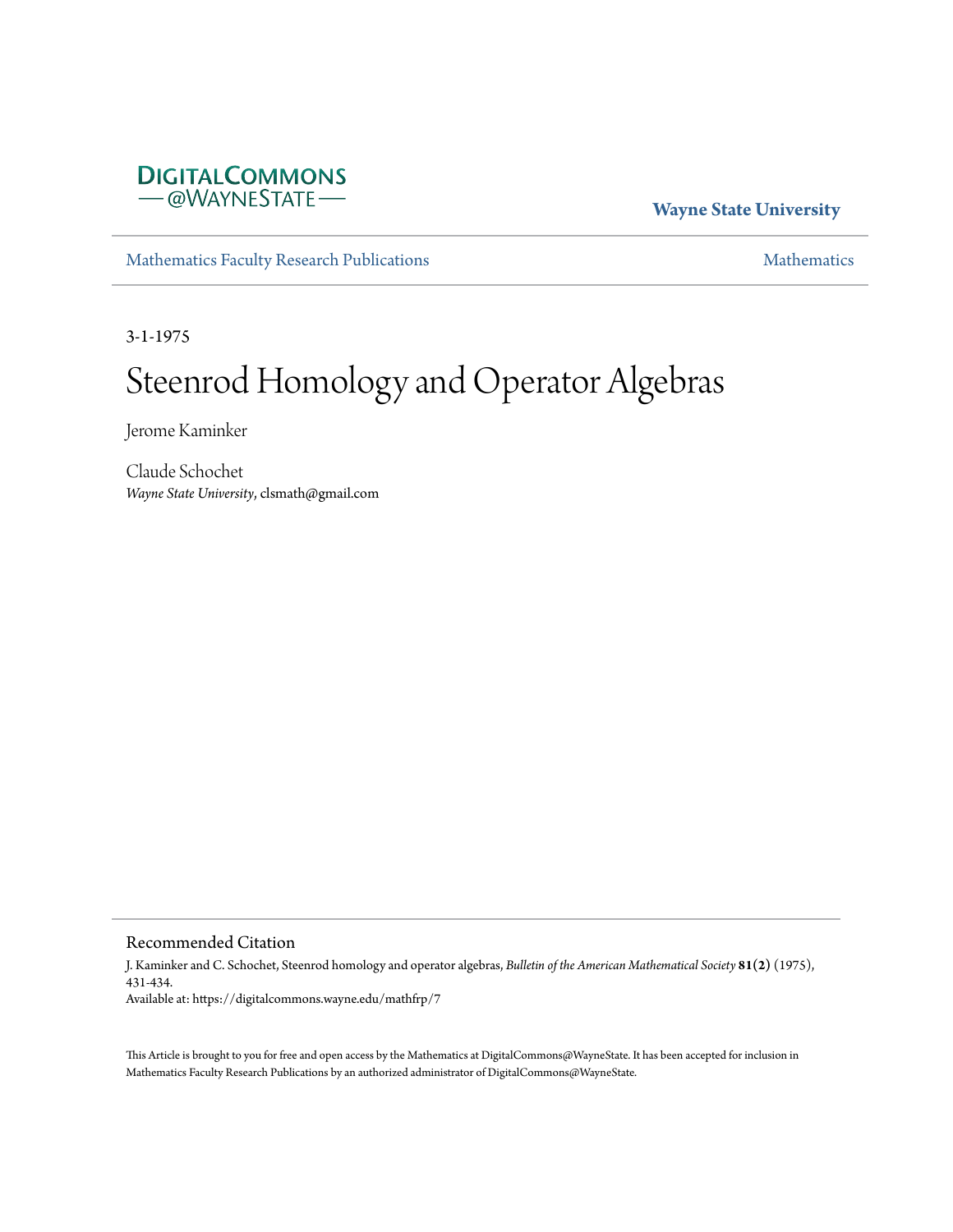## **STEENROD HOMOLOGY AND OPERATOR ALGEBRAS**

**BY JEROME KAMINKER AND CLAUDE SCHOCHET<sup>1</sup>**

**Communicated by I. M. Singer, September 25, 1974** 

The recent work of Larry Brown, R. G. Douglas, and Peter Fillmore (referred to as BDF) [2], [3], and **[4]** on operator algebras has created a new bridge between functional analysis and algebraic topology. This note and a subsequent paper [5] constitute an effort to make that bridge more concrete.

We first briefly describe the BDF framework. This requires the following  $C^*$ -algebras:  $C(X)$ , the continuous complex-valued functions on a compact metric space  $X$ ;  $\mathcal{L}$ , the bounded operators on an infinite dimensional separable Hilbert space;  $K \subset L$ , the compact operators; and  $L/K$ , the Calkin algebra. (Let  $\pi: L \longrightarrow L/K$  be the projection.) An *extension* is a short exact sequence of  $C^*$ -algebras and  $C^*$ -algebra morphisms of the form  $0 \rightarrow K \rightarrow E \rightarrow C(X)$  $\rightarrow$  0 where *E* is a  $C^*$ -algebra containing *K* and *I* (the identity operator) and contained in L. Unitary equivalence classes of extensions form an abelian group, denoted  $Ext(X)$ .

 $Ext(X)$  was invented by BDF in order to study essentially normal operators, that is, operators  $T \in L$  with  $\pi T$  normal. Let  $E_T$  denote the  $C^*$ algebra generated by *I*, *T*, and *K*, and let  $X = \sigma(\pi T)$ , the spectrum of  $\pi T$ . Then the exact sequence  $0 \to K \to E_T \to C(X) \to 0$  represents an element of  $Ext(X)$ . This element is zero if and only if T is a compact perturbation of a normal operator. For  $X \subseteq C$ , BDF prove that

(1)  $\mathbb{E}xt(X) \cong \widetilde{H}^0(\mathbb{C} - X).$ 

This isomorphism assigns to  $E_T$  a sequence of integers corresponding to the Fredholm index of  $T - \lambda I$  on the various bounded components of  $C - X$ .

The isomorphism (1) was subsequently generalized [3]. Let  $E_{2n+1}(X)$  $=$  Ext(X) and  $E_{2n}(X) =$  Ext(SX), where SX is the suspension of X. Then BDF show that  $E_*$  satisfies (on compact metric pairs) all of the Eilenberg-Steenrod

*AMS (MOS) subject classifications* **(1970). Primary 46L05, 47B30, 55B15, 55B20, 55H25.** 

*Key words and phrases.* **Brown-Douglas-Fillmore homology, generalized Steenrod**  homology, K-theory, Chern character.

**<sup>1</sup> Research partially supported by NSF Grant GP29006.** 

Copyright © 1975, American Mathematical Society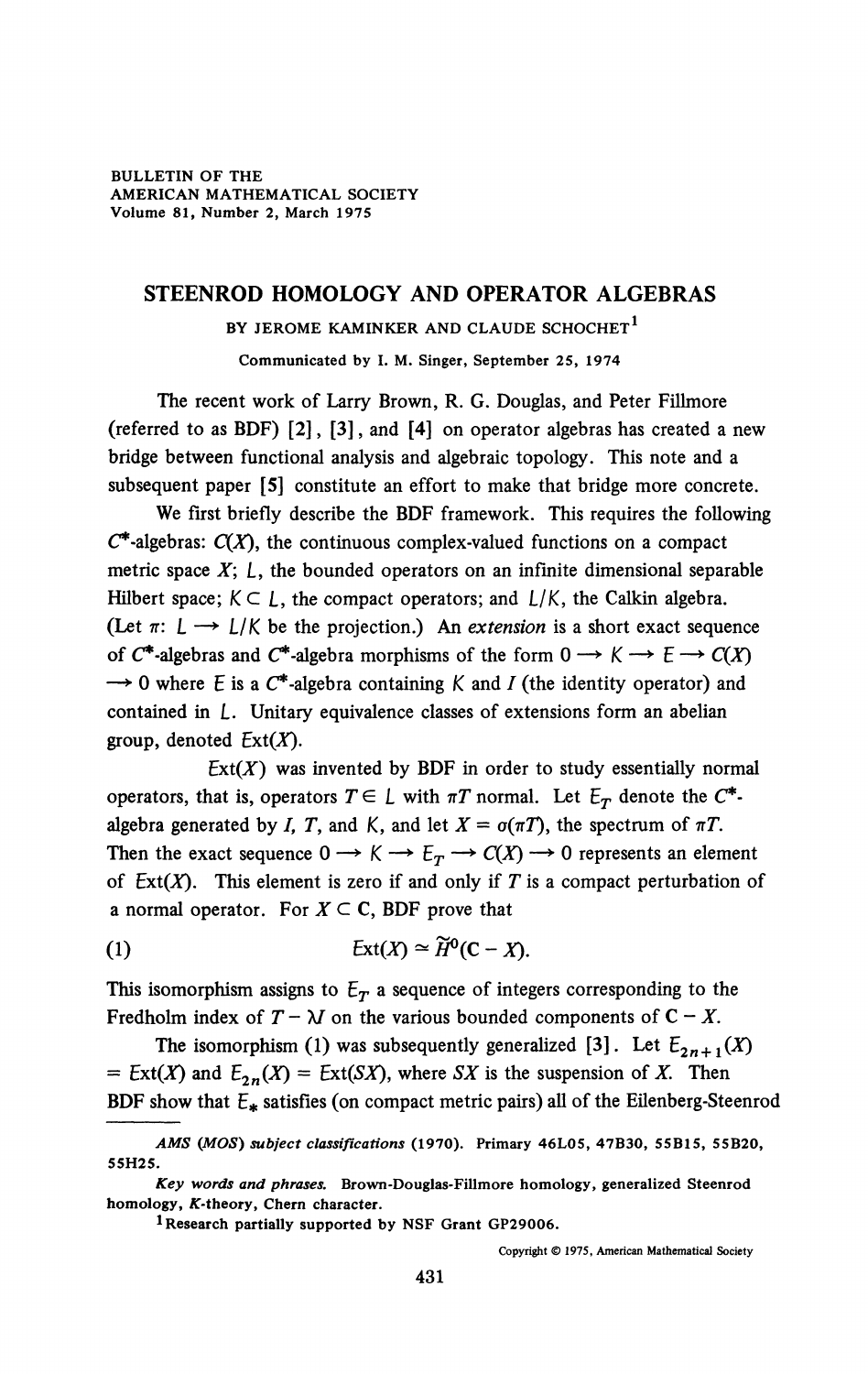**axioms for an homology theory, except the dimension axiom. For finite CW**  complexes,  $E_*(X) = \widetilde{K}_*(X)$ , where  $\widetilde{K}_*$  is the reduced homology theory corresponding to complex K-theory [1] and [10].

The homology theory  $E_{\ast}$  satisfies two additional axioms:

**(RH)** Let  $f: (X, A) \rightarrow (Y, B)$  be a relative homeomorphism (i.e.,  $f|X - A$  is a homeomorphism onto  $Y - B$ ). Then  $f_*$ :  $E_*(X, A) \rightarrow E_*(Y, B)$ **is an isomorphism.** 

(Wedge) Let  $\bigvee_i X_i$  be the *strong* wedge of a sequence of pointed com**pact metric spaces.** Then  $E_*(\bigvee_i X_i) = \Pi_i E_*(X_i)$ . (The strong wedge of a **family of pointed spaces is the subspace of the product consisting of all points with at most one coordinate not a basepoint.)** 

**In 1941, Steenrod introduced a homology theory on compact metric spaces via "regular cycles" [9] and [8]. This theory, which we denote by**  *\*H+,* **satisfies all seven of the usual axioms as well as (RH) and (Wedge).**  Steenrod showed that one may obtain  ${}^s H_n(X)$  as follows. Write  $X = \lim_{n \to \infty} X_i$ , where  $\{X_i, p_i\}$  is an inverse system of finite simplicial complexes obtained as **the nerves of open covers which successively refine each other and whose mesh**  goes to zero. Assume also that  $X_0$  = point. Let *FX* be the infinite mapping cylinder—that is,  $FX = (\bigcup_i X_i \times [i, j + 1])/\sim$ , where  $\sim$  is the equivalence **relation corresponding to pasting the cylinders**  $X_i \times [j, j + 1]$  together at their ends via the maps  $\{p_i\}$ . Then *FX* admits the structure of a countable, locally finite CW-complex. Steenrod proved that  ${}^sH_n(X)$  is isomorphic to the *(n* **+ l)st homology group of** *FX* **based on infinite chains. We thus obtain a**  useful characterization of the groups  ${}^sH_*(X)$ .

**Steenrod** [9] and Milnor [7] also proved that  ${}^s H_n(X)$  is related to the more common Čech homology group  $\check{H}_n(X) = \lim_i H_n(X_i)$  by a split exact **sequence** 

$$
(2) \t\t 0 \longrightarrow \lim_{n \to \infty} {}^{1}H_{n+1}(X_j) \longrightarrow {}^{s}H_{n}(X) \longrightarrow H_{n}(X) \longrightarrow 0.
$$

**Milnor also showed that**  ${}^s H_*$  **is the dual theory to Cech cohomology** theory on compact metric spaces. Since  $E_*$  bears the same relationship to cohomology K-theory on compact metric spaces, we were led to make precise the relation between  $E_*$  and  $^sH_*$ .

**An important tool is the spectral sequence provided by the following theorem.** 

**THEOREM** 1. Let X be compact metric of dimension  $d < \infty$ . Then *there is a spectral sequence*  ${E_{p,q}^r}$  *which converges to*  $E_*(X)$ *, is natural in X,*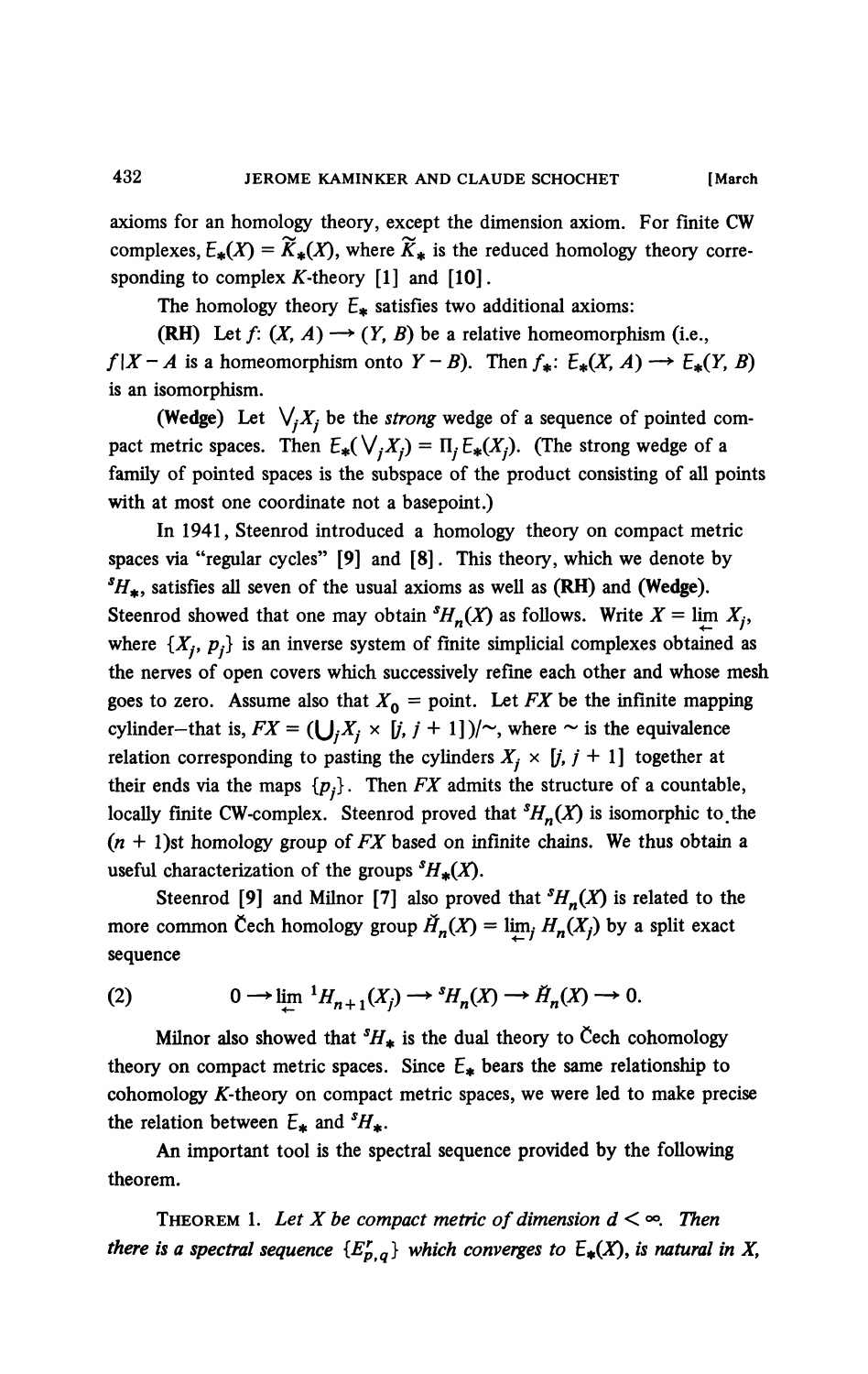*has*  $E^{d+1} = E^{\infty}$  and  $E_{p,q}^2 = {^s\widetilde{H}_p(X; E_q(point))}.$ 

**For finite CW-complexes this spectral sequence is equivalent to the Atiyah-Hirzebruch spectral sequence.** 

If  $X \subset R^3$  then  $E_*(X)$  is determined by Steenrod homology. Precisely, Ext(X) =  ${}^s\widetilde{H}_1(X)$  and there is an exact sequence  $0 \longrightarrow {}^s\widetilde{H}_0(X) \longrightarrow E_0(X) \longrightarrow$  ${}^{s}\widetilde{H}_{2}(X) \longrightarrow 0$ . This is useful in studying the following question. Let  $A_{1}$  and  $A_2$  be essentially normal operators such that  $\pi A_1$  and  $\pi A_2$  commute. When do there exist compact perturbations  $A_i = B_i + K_i$ ,  $j = 1, 2$ , with  $B_i$  and  $B_2$ **commuting normals? If** *A2* **is selfadjoint then the obstruction to perturbation is an element of**  $Ext(X) = {^s\widetilde{H}_1(X)}$ , where  $X =$  joint  $\sigma(\pi A_1, \pi A_2) \subset R^3$ . So, for example, if  ${}^s\widetilde{H}_1(X) = 0$  then the  $B_i$  exist. If  $A_2$  is just normal then  $X \subset$  $R^4$  and the obstruction group  $Ext(X)$  is an extension of  ${}^s\widetilde{H}_1(X)$  by a certain subgroup of  ${}^s\widetilde{H}_3(X)$ . The applicability of higher dimensional computations to **operator theory was first observed by BDF [4, p. 119].** 

In analogy to *K*-theory there is a Chern character useful in comparing  $E_*$  with homology. This yields ch  $\otimes Q$ :  $E_*(X) \otimes Q \rightarrow {}^s \widetilde{H}_*(X;Q)$  which is not always an isomorphism, in contrast to the cohomology *K*-theory situation.

**THEOREM 2.** *The following are equivalent:* 

(a) The differentials in  ${E^r_{p,q}}$  are torsion-valued and ch  $\otimes$  Q is an *isomorphism,* 

**(b)** hom( $\check{H}^*(X)$ ,  $Q/Z$ )  $\otimes Q = 0$ .

**Finally, an analog of (2) holds for**  $E_{*}$ **. If** *X* **is the inverse limit of finite**  $CW$ -complexes  $X_i$ , then there is a split exact sequence

$$
0 \longrightarrow \lim_{\leftarrow} {}^1 \widetilde{K}_0(X_j) \longrightarrow \operatorname{Ext}(X) \longrightarrow \lim_{\leftarrow} \widetilde{K}_1(X_j) \longrightarrow 0
$$

and thus  $Ext(X)$  is completely determined by K-theory on finite complexes. Also, if *X* and *Y* have the same shape [6] then  $E_{*}(X) \simeq E_{*}(Y)$ .

**The authors are deeply grateful to Larry Brown, Ron Douglas, and Peter Fillmore who have shared preliminary versions of their work with us. John Milnor's unpublished manuscript [7] was essential to our work.** 

#### **REFERENCES**

**1. M. F. Atiyah,** *K-theory,* **Benjamin, New York, 1967. MR 36 #7130.** 

**2. L. G. Brown,** *Operator algebras and algebraic K-theory* **(to appear).** 

**3. L. G. Brown, R. G. Douglas and P. A. Fillmore,** *Extensions of C\*-algebras, operators with compact self-commutators, and K-homology,* **Bull. Amer. Math. Soc. 79 (1973), 973-978.**